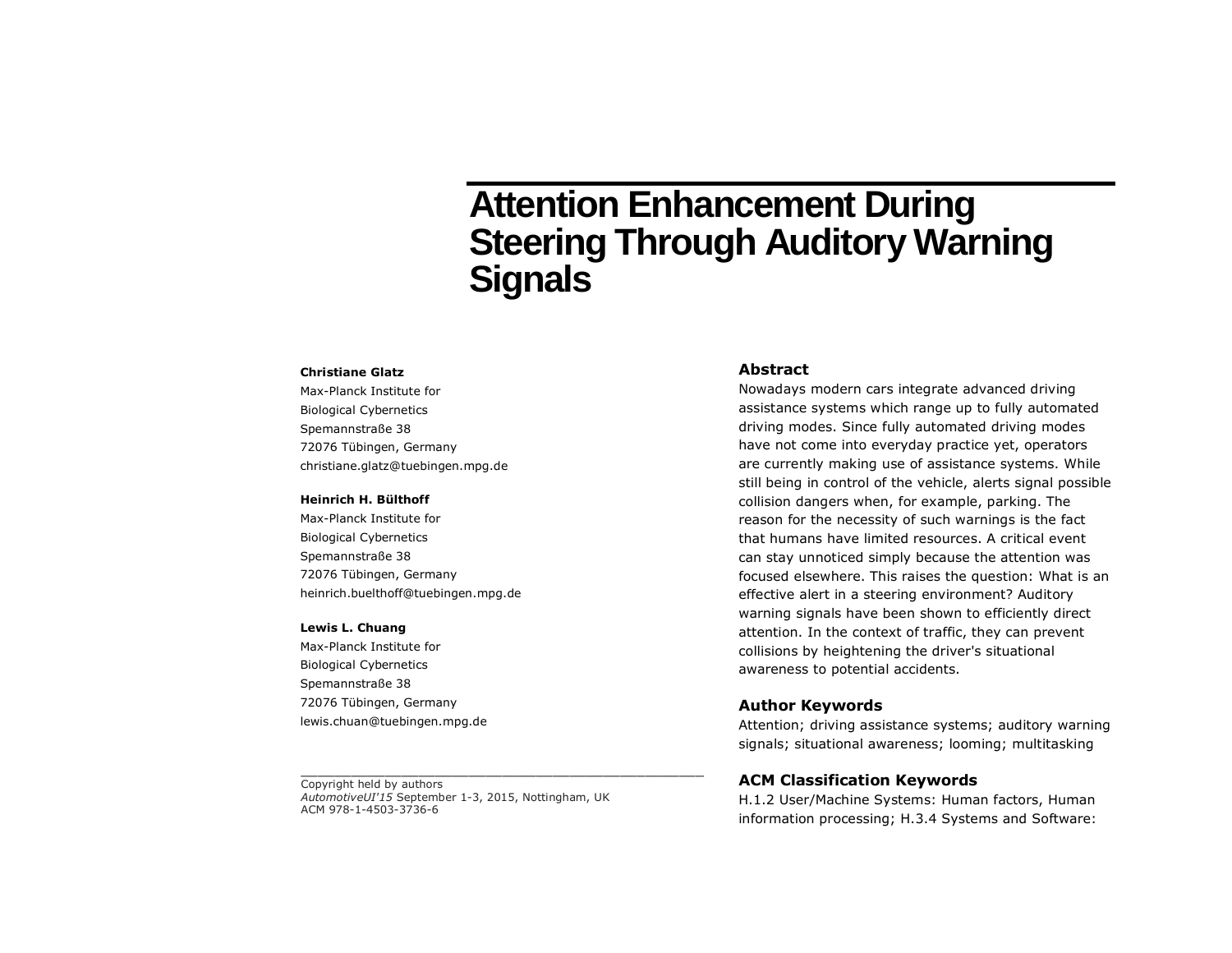User profiles and alert services; H.5.2 User Interfaces: *A*uditory (non-speech) feedback;

## **Introduction**

Controlling a vehicle without assistance is a complex task. Task-critical information during driving is mostly vision-based. To account for different visual inputs, we need to divide our attention, switch between different visual tasks, and attend selectively between, for instance, pedestrians and vehicles surrounding us. In addition, an operator has to be aware and judge not only the speed and distance, but also estimate the risk of a situation and react appropriately upon it. When driving in a new town, for example, we might be focused on the GPS' commands and fail to notice a pedestrian that is about to cross the street. Assistant systems have been developed to enhance situational awareness in driving environments. By using onboard sensors such as real-time cameras, they detect collision candidates and strive to capture a driver's attention effectively with the correct use of alerts. By doing so, the mental processing time for the otherwise neglected event is sped up and hastens the execution of appropriate behavioral responses.

# **Attention in the context of driving**

One of the most common road traffic accident causes can be interpreted as being of the "looked, but failed to see" type (Hills, 1980). This failure to notice can be ascribed to limits of visibility (visual object size, luminance, proximity), an object's conspicuity (depends on the environment), but also to higher-order problems such as a driver's state (fatigue, stress), expectancy, and availability of attentional resources. This phenomenon of inattentional blindness when focused on a task suggests that our attentional resources are

limited. It challenges the traditional view that individual sensory modalities process information independently (multiple resource theory; Wickens 2008). Multiple resource theory might suggest, for example, that auditory information is processed independently from visual information, perhaps to the extent that talking on the phone while driving would not interfere with the steering task. Studies and everyday life have proven otherwise: Talking, with passengers or on the phone, while driving can increase the risk of collision significantly (McEvoy, Stevenson, & Woodward, 2007; Redelmeier & Tibshirani, 1997) as well as induce a neglect of road signs, pedestrians, and other vehicles (Strayer & Drew, 2004). Therefore, it would appear that sensory information is integrated from multiple streams under certain circumstances, in which attentional bottlenecks constrain performance at either a modality-specific or at a higher, crossmodal level of attention (Lavie, 1995). In other words, an overload of information can occur when we have to process too much visual information (perceptual level) but also when information is coming from different modalities at a cognitive level. Therefore, it is useful that we are able to actively focus our attention on a certain task and, in doing so, ignore irrelevant information that might only serve to interfere with the primary task objectives (Hillyard & Münte, 1984; Posner, 1980). In the context of driving this would mean that we are primarily focused on the steering task, including speed control and lane maintenance as well as navigation, but ignore other information as a consequence. Being engaged in non-driving activities such as conversations or entertainment systems can lead to compromised safety. Given this, complementary and artificial warning signals can be used to capture and direct a driver's attention to the crucial place at the right time.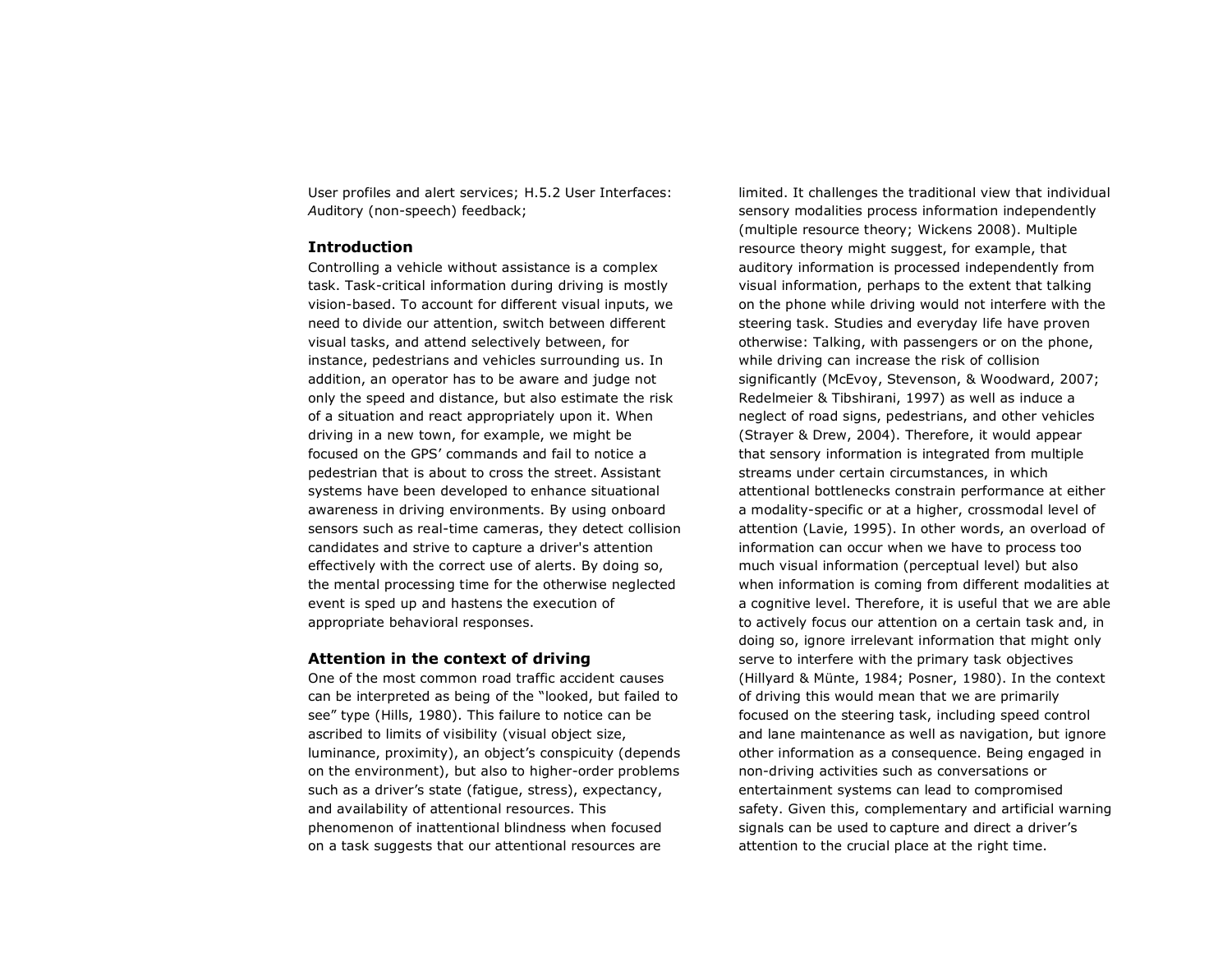# **Different types of auditory warnings**

This raises the question: What is an effective alert in a steering environment? Behavioral studies have shown that auditory cues can direct visual attention compellingly, while preventing a visual overload. Nevertheless, there are many different auditory signals that could be used and the question remains which auditory cue is suitable. Speech warnings would be very intuitive auditory warnings. However, they are not ideal for several reasons. Even though speech warnings require minimal to no learning, in an emergency situation they could take longer to process than tonal cues (Ho & Spence, 2012). The problem rises with speech warnings being longer than two single-syllables. In emergency situations, operators are compelled to act before the message is finished and, hence, might not understand the warning correctly. Additionally, the speech warning could be masked by distractors such as the instructions of a navigation device, a conversation, or the radio. Another option for an auditory alert is an iconic sound (e.g., car horn). Although this could be an intuitive and highly effective warning, it comes with the drawback of evoking significantly more false alarms than other tonal cues (Gray, 2011). The reason being, that the car horn can easily be confused with real occurrences from the extrapersonal space (outside the car). Another road user could be honking for various reasons and motivations, i.e., another driver, bicyclist, or pedestrian. To avoid false alarms through confusion with sounds from the environment, artificial yet meaningful cues need to be employed. Hence, ecologically valid signals that resemble the real-world collisions serve as a strong candidate (Brewer, 2000). These ecologically valid sounds could tap into our intuitive tendency to orient towards threat (Bach et al., 2008). In the real world, a moving object that

approaches an observer would be perceived with increasing intensity. Such a looming sound could be characterized by its intensity and frequency profile, which conveys its estimated time-to-contact. Conversely, a receding sound corresponds to the reversed profile that characterizes a departing object.

#### **Previous studies on looming sounds**

Previous studies have evaluated the effectiveness of looming and receding sounds and have consistently demonstrated preferential processing of a looming alert. To begin, behavioral studies showed a strong attentional preference for looming sounds, meaning that subjects oriented more or responded faster to the rising sound profile (Ghazanfar, Neuhoff, & Logothetis, 2002; Maier, Neuhoff, Logothetis, & Ghazanfar, 2004; Cappe, Thut, Romei, & Murray, 2009). So what about the neural representation of these dynamic signals? Brain imaging studies with looming and receding stimuli have investigated these neural underpinnings for the preferable processing of rising sounds. Results showed a greater cortical activity for looming compared to receding sounds (Maier & Ghazanfar, 2007) as well as greater functional interactions between auditory and visual cortices (Maier, Chandrasekaran, & Ghazanfar, 2008; Tyll et al., 2013). Furthermore, a greater activation of the amygdala and the superior temporal sulcus has been demonstrated, suggesting that looming cues are associated with an evaluation of threat and induce a stronger percept of object motion (Seifritz et al., 2002; Bach et al., 2008; Maier et al., 2008). Cappe, Thelen, Romei, Thut, & Murray (2012) were able to combine behavioral and the neurophysiological studies by showing direct links between faster reaction times and earlier mental processing for multisensory looming stimuli.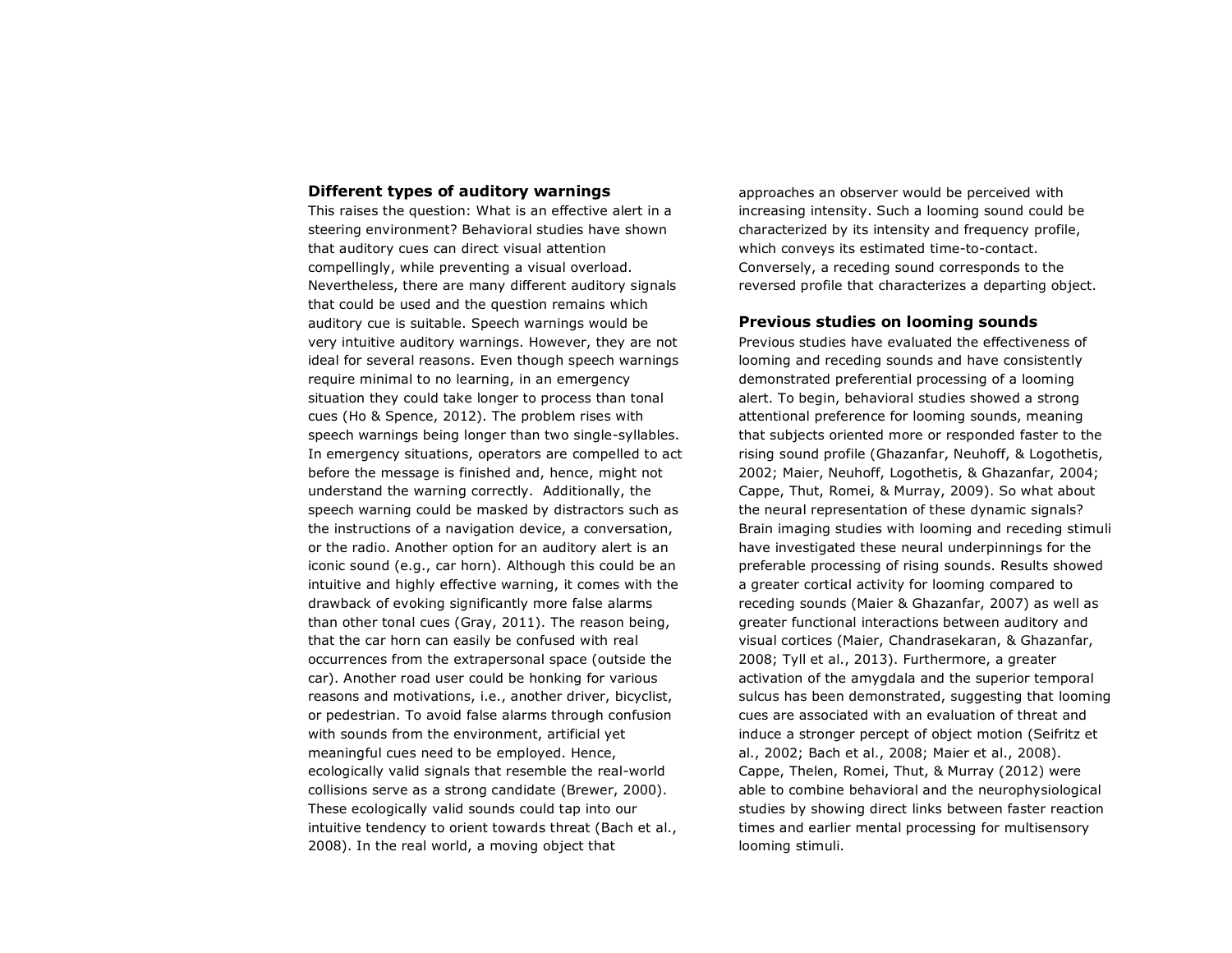In the context of steering, Gray (2011) investigated the utility of different auditory alerts in simulated front-torear collisions. He found that auditory looming alerts elicited the fastest braking responses, if their intensity increased in relation to an impending collision with an oncoming car in a driving simulator. This finding was shown in comparison to other auditory alerts, such as constant tones, linearly rising tones, oscillating tones, or recognizable sounds (e.g., car horns). More importantly, Gray (2011) designed the looming auditory alert to have a rising intensity profile that denotes the estimated time-to-contact of a colliding object. In doing so, he demonstrated that braking response times corresponded with the estimated timeto-contact, and not merely the rising intensity profile.

Even though auditory warning signals have been in use, for instance, in parking assistance systems, it seems to be worthwhile to consider the implementation of ecologically valid warnings. Most of these former alerts deal with stationary dangers. But what about approaching vehicles that one is about to collide with? This is where ecologically rising sounds with a time-tocontact profile could be very convenient. They can convey the time until collision through their physical properties and hence convey the urgency to react. Given the previous findings, these intuitively interpretable cues could enable us to start processing critical information earlier which in turn quickens a behavioral reaction, such as breaking. This could save critical time when braking to avoid an approaching collision. To date, it remains to be shown how looming cues work for spatial cueing in a steering environment.

## **Conclusion**

The key to understand how drivers operate and how their behavior can be improved in multitasking situation such as steering/navigation and hazard detection is to study the state and allocation of attention. Auditory warning signals can capture and direct operators' attention to draw attention to a secondary task so that the driver can evaluate and react accordingly to avoid a possible accident. Given previous studies, looming sounds with an ecologically valid intensity profile are desirable sounds because they would trigger the intuitive threat system that urges the human to avoid collisions. At the same time, one would not have to compromise on the primary steering performance when using these looming signals.

## **Acknowledgements**

This work was supported by the Max-Planck Society and the Graduate School of Neural and Behavioural Sciences, Eberhard Karls Universität Tübingen.

# **References**

- 1. Dominik R. Bach, Hartmut Schächinger, John G. Neuhoff, Fabrizio Esposito, Francesco Di Salle, Christoph Lehmann, Marcus Herdener, Klaus Scheffler, & Erich Seifritz. 2008. Rising sound intensity: an intrinsic warning cue activating the amygdala. *Cerebral Cortex*, 18 (1), 145-150.
- 2. Marilynn B. Brewer. 2000. Research design and issues of validity. *Handbook of Research Methods in Social and Personality Psychology*, 3-16.
- 3. Céline Cappe, Antonia Thelen, Vincenzo Romei, Gregor Thut, & Micah M. Murray. 2012. Looming signals reveal synergistic principles of multisensory